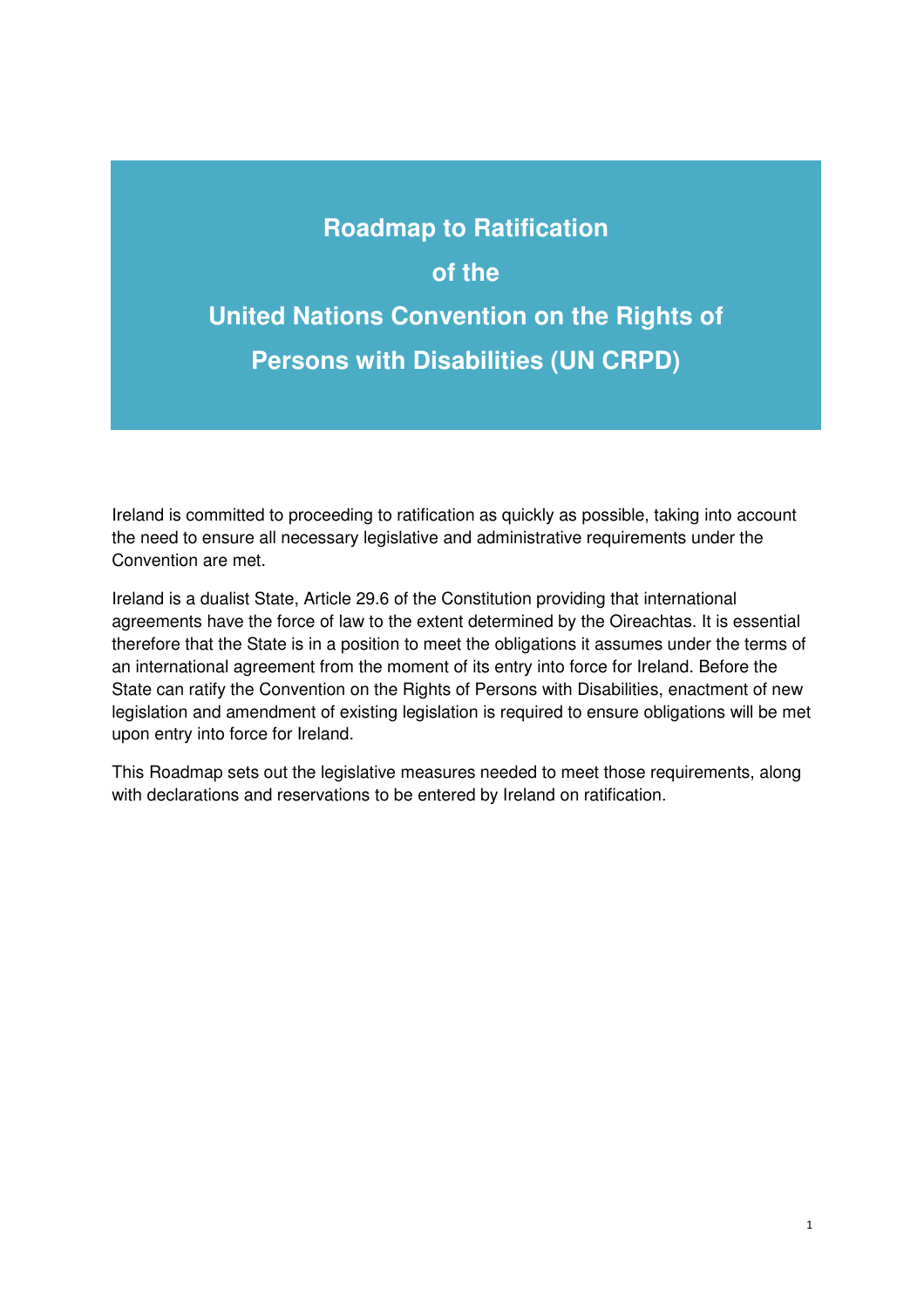| <b>Article 3 - General principles</b>                                                                                                                                                                                            |                           |                                                                                                                                                                                                     |                                                                                                                                                                                                                                                                |  |
|----------------------------------------------------------------------------------------------------------------------------------------------------------------------------------------------------------------------------------|---------------------------|-----------------------------------------------------------------------------------------------------------------------------------------------------------------------------------------------------|----------------------------------------------------------------------------------------------------------------------------------------------------------------------------------------------------------------------------------------------------------------|--|
| <b>Provision of UN CRPD</b>                                                                                                                                                                                                      | Legislation to be amended | <b>Further Action Required</b>                                                                                                                                                                      | <b>Estimated time required</b>                                                                                                                                                                                                                                 |  |
| Article 3<br>The principles of the present<br>Convention shall be:<br>Respect for inherent<br>a)<br>dignity, individual<br>autonomy including<br>the freedom to<br>make one's own<br>choices, and<br>independence of<br>persons; |                           | <b>Fnactment of Assisted</b><br>Decision-Making (Capacity)<br><b>Bill 2013.</b><br>Amendment of <b>Companies</b><br><b>Act 2014</b> 188 (4) (a) and (c) to<br>remove reference to "unsound<br>mind" | The Bill is currently awaiting<br>Report Stage in the Dáil.<br>The Companies Act 2014 will<br>be amended by the<br>Department of Jobs,<br>Enterprise and Innovation in<br>the upcoming Accounting Bill<br>2015, enactment of which is<br>intended by end-2015. |  |

Ī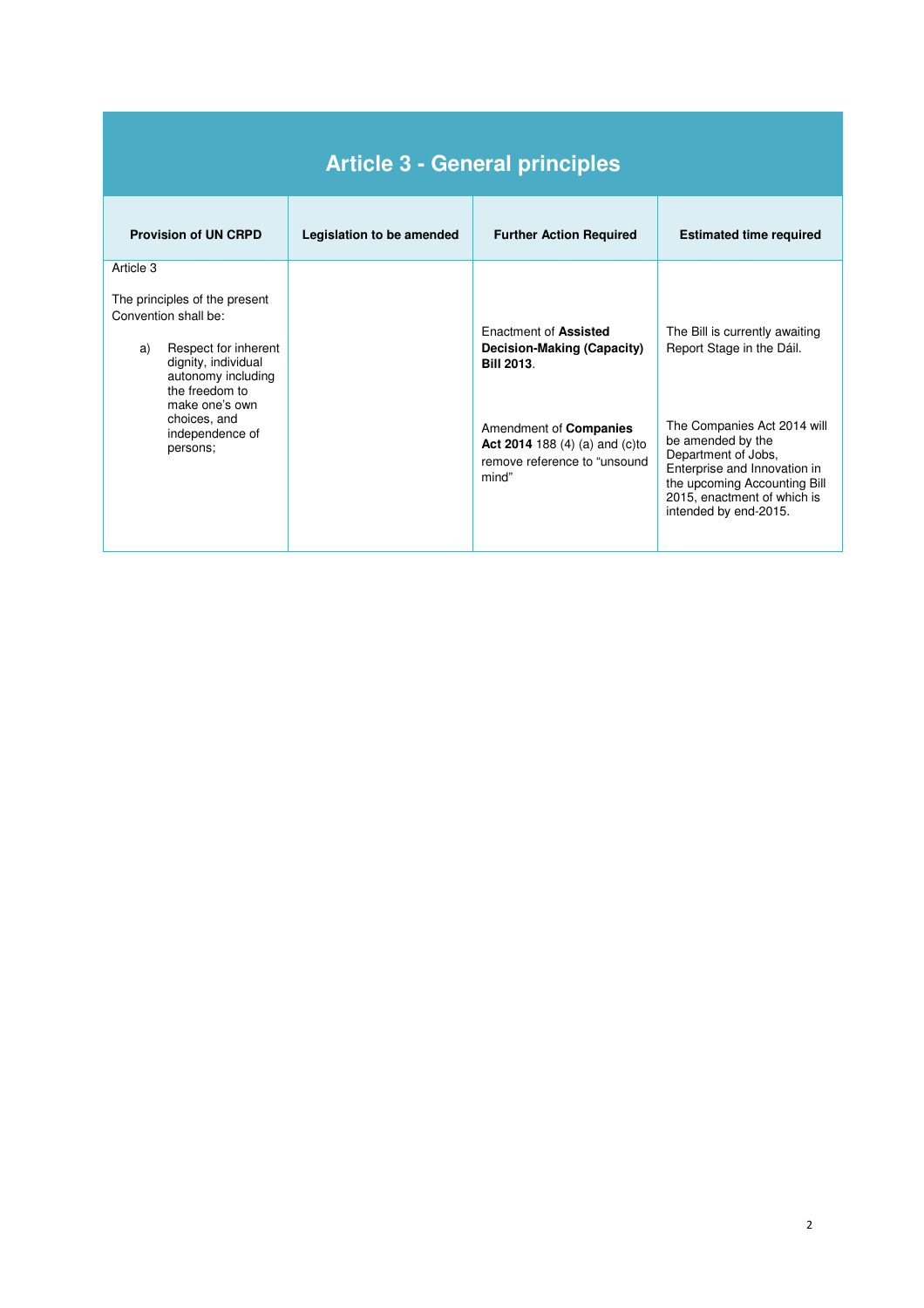| <b>Provision of UN CRPD</b>                                                                                                                                                                    | Legislation to be amended | <b>Further Action Required</b>                                                                                                                                                                                                                                                                                     | <b>Estimated time required</b>                                                                                                                                                                                                                                                                                                                                                                                                                                                                                                                                                                                                                                                                                                                                                                                                                                                                                                                                                                                                                                                                                                                                                                  |  |
|------------------------------------------------------------------------------------------------------------------------------------------------------------------------------------------------|---------------------------|--------------------------------------------------------------------------------------------------------------------------------------------------------------------------------------------------------------------------------------------------------------------------------------------------------------------|-------------------------------------------------------------------------------------------------------------------------------------------------------------------------------------------------------------------------------------------------------------------------------------------------------------------------------------------------------------------------------------------------------------------------------------------------------------------------------------------------------------------------------------------------------------------------------------------------------------------------------------------------------------------------------------------------------------------------------------------------------------------------------------------------------------------------------------------------------------------------------------------------------------------------------------------------------------------------------------------------------------------------------------------------------------------------------------------------------------------------------------------------------------------------------------------------|--|
| Article 5<br>3. In order to promote equality<br>and eliminate discrimination,<br>States Parties shall take all<br>appropriate steps to ensure<br>that reasonable<br>accommodation is provided. | <b>Equal Status Acts</b>  | Legislation required to provide<br>for 'disproportionate cost'<br>standard' in provision of<br>goods and services where<br>possible, having regard to the<br>Supreme Court judgment in<br>Art. 26 Referral (EEB1996)<br>that the cost burden on private<br>employers cannot exceed a<br>nominal cost. <sup>1</sup> | The terms of the Supreme<br>Court decision precluded the<br>imposition of a reasonable<br>accommodation requirement<br>where the cost was more than<br>a nominal cost for private<br>employers. The EU<br><b>Employment Equality</b><br>Directive subsequently set the<br>standard at the higher UN<br>standard of 'disproportionate<br>cost' in respect of<br>employment. In relation to<br>provision of goods and<br>services, the advice available<br>to the Department is that the<br>higher standard can also<br>apply to public sector bodies<br>providing services and to<br>those public sector entities<br>that are licensed or regulated<br>for quality of customer<br>service. The provision of the<br>higher standard in the case of<br>the remaining private sector<br>providers can be considered<br>in the light of developments in<br>relation to EU anti-<br>discrimination legislation and<br>may need to be subject [in the<br>interim] to a progressive<br>realisation declaration<br>The Department of Justice<br>and Equality will bring forward<br>legislation in this regard in the<br>Equality/Disability<br>(Miscellaneous Provisions) Bill<br>for enactment in 2016. |  |

#### **Article 5 – Equality and non-discrimination**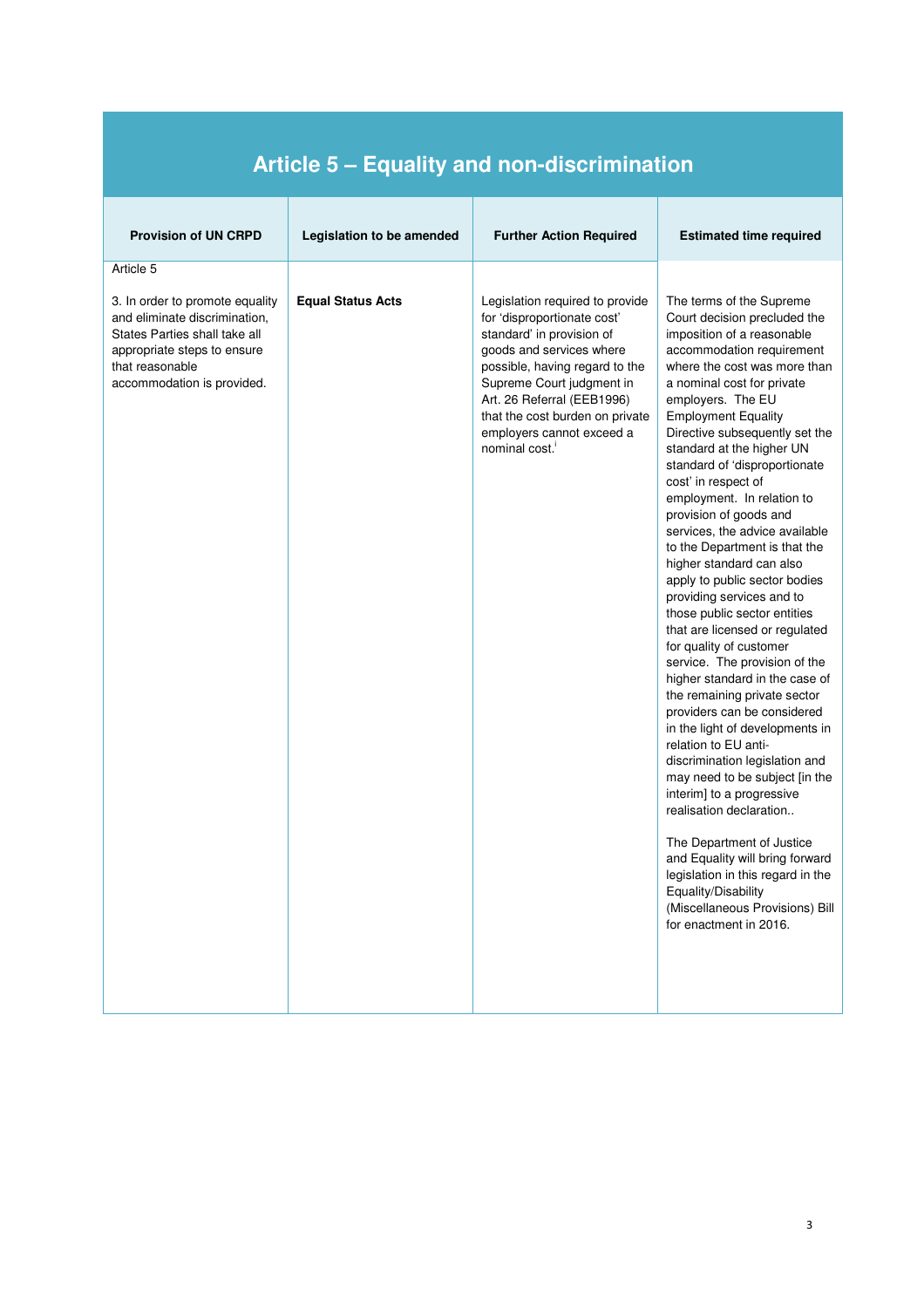| Article 12 - Equal recognition before the law                                                                                                                                                                                                                                                                                                                                          |                                                       |                                                                                                                                                                                                                        |                                                                                                                                                                                |  |
|----------------------------------------------------------------------------------------------------------------------------------------------------------------------------------------------------------------------------------------------------------------------------------------------------------------------------------------------------------------------------------------|-------------------------------------------------------|------------------------------------------------------------------------------------------------------------------------------------------------------------------------------------------------------------------------|--------------------------------------------------------------------------------------------------------------------------------------------------------------------------------|--|
| <b>Provision of UN CRPD</b>                                                                                                                                                                                                                                                                                                                                                            | Legislation to be amended                             | <b>Further Action Required</b>                                                                                                                                                                                         | <b>Estimated time required</b>                                                                                                                                                 |  |
| Article 12<br>1. States Parties reaffirm that<br>persons with disabilities have<br>the right to recognition<br>everywhere as persons before<br>the law.                                                                                                                                                                                                                                |                                                       | Enactment of <b>Assisted</b><br><b>Decision-Making (Capacity)</b><br><b>Bill 2013</b>                                                                                                                                  | Enacted by end-2015                                                                                                                                                            |  |
| 2. States Parties shall<br>recognize that persons with<br>disabilities enjoy legal<br>capacity on an equal basis<br>with others in all aspects of                                                                                                                                                                                                                                      | <b>Criminal Law (Insanity) Act</b><br>2006, section 4 | Enactment of <b>Assisted</b><br><b>Decision-Making (Capacity)</b><br><b>Bill 2013</b>                                                                                                                                  | As above                                                                                                                                                                       |  |
| life.                                                                                                                                                                                                                                                                                                                                                                                  |                                                       | Amendment to section 4 of the<br><b>Criminal Law (Insanity) Act</b><br>2006 necessary to address the<br>issue that was the subject of<br>the judgment of the High Court<br>in G. v. District Judge Murphy <sup>2</sup> | Amendment to be included in<br>the Equality/Disability<br>Miscellaneous Provisions Bill<br>for enactment in 2016, if not<br>progressed in separate<br>legislation before then. |  |
|                                                                                                                                                                                                                                                                                                                                                                                        |                                                       | Declaration in relation to<br>Ireland's understanding of<br>Article 12, along the lines of<br>those entered by Canada,<br>Australia and Norway on<br>ratification.                                                     |                                                                                                                                                                                |  |
| 3. States Parties shall take<br>appropriate measures to<br>provide access by persons<br>with disabilities to the support<br>they may require in exercising<br>their legal capacity.                                                                                                                                                                                                    |                                                       | Enactment of <b>Assisted</b><br>Decision-Making (Capacity)<br><b>Bill 2013</b>                                                                                                                                         | As above in 12.1                                                                                                                                                               |  |
| 4. States Parties shall ensure<br>that all measures that relate to<br>the exercise of legal capacity<br>provide for appropriate and<br>effective safeguards to<br>prevent abuse in accordance<br>with international human<br>rights law. Such safeguards<br>shall ensure that measures<br>relating to the exercise of<br>legal capacity respect the<br>rights, will and preferences of |                                                       | Enactment of <b>Assisted</b><br>Decision-Making (Capacity)<br><b>Bill 2013</b>                                                                                                                                         | As above in 12.1                                                                                                                                                               |  |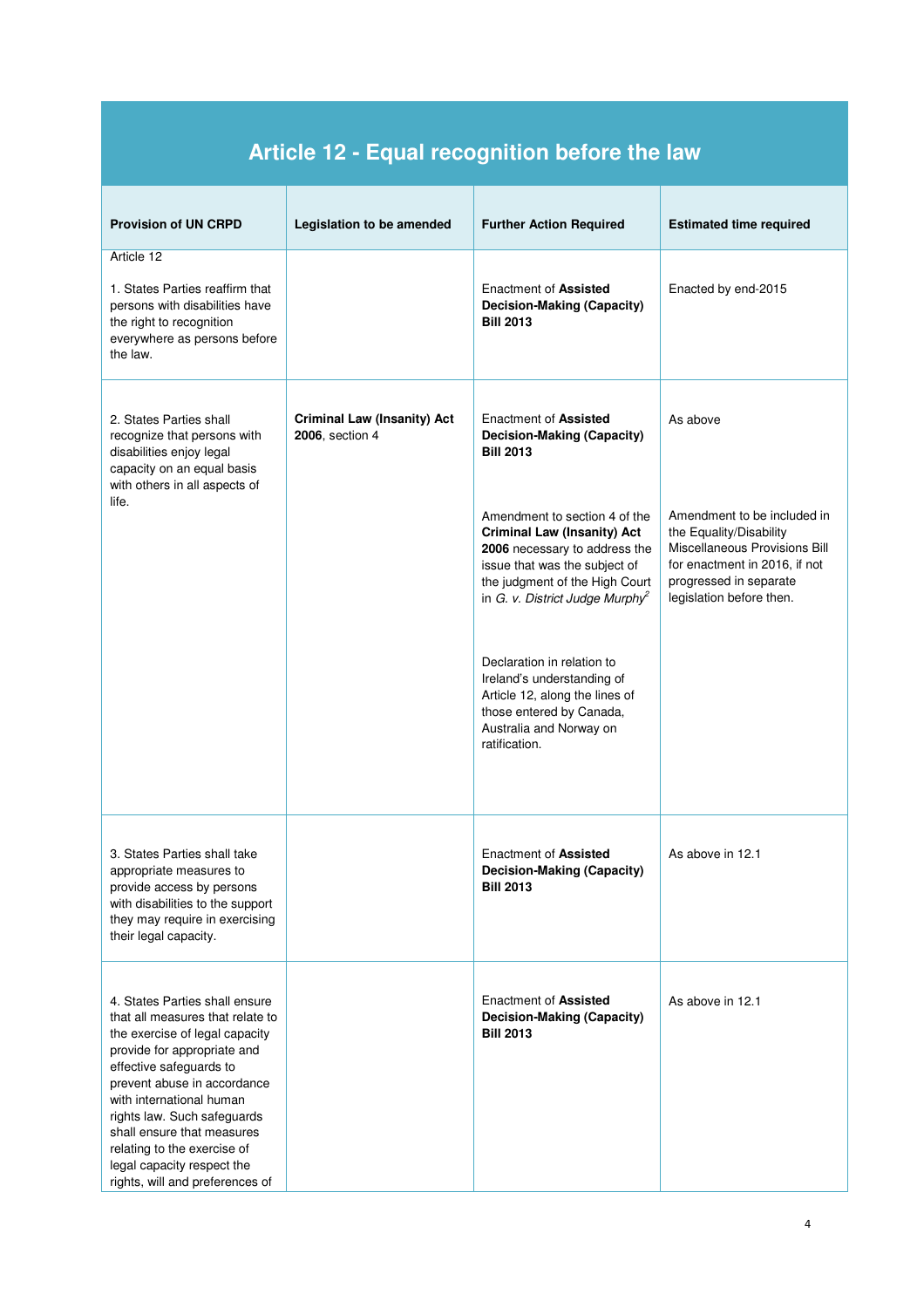## **Article 12 - Equal recognition before the law**

| <b>Provision of UN CRPD</b>                                                                                                                                                                                                                                                                                                                                                                                                                                            | Legislation to be amended | <b>Further Action Required</b>                                                 | <b>Estimated time required</b> |
|------------------------------------------------------------------------------------------------------------------------------------------------------------------------------------------------------------------------------------------------------------------------------------------------------------------------------------------------------------------------------------------------------------------------------------------------------------------------|---------------------------|--------------------------------------------------------------------------------|--------------------------------|
| the person, are free of conflict<br>of interest and undue<br>influence, are proportional<br>and tailored to the person's<br>circumstances, apply for the<br>shortest time possible and are<br>subject to regular review by a<br>competent, independent and<br>impartial authority or judicial<br>body. The safeguards shall be<br>proportional to the degree to<br>which such measures affect<br>the person's rights and<br>interests.                                 |                           |                                                                                |                                |
| 5. Subject to the provisions of<br>this article, States Parties<br>shall take all appropriate and<br>effective measures to ensure<br>the equal right of persons with<br>disabilities to own or inherit<br>property, to control their own<br>financial affairs and to have<br>equal access to bank loans,<br>mortgages and other forms of<br>financial credit, and shall<br>ensure that persons with<br>disabilities are not arbitrarily<br>deprived of their property. |                           | <b>Enactment of Assisted</b><br>Decision-Making (Capacity)<br><b>Bill 2013</b> | As above in 12.1               |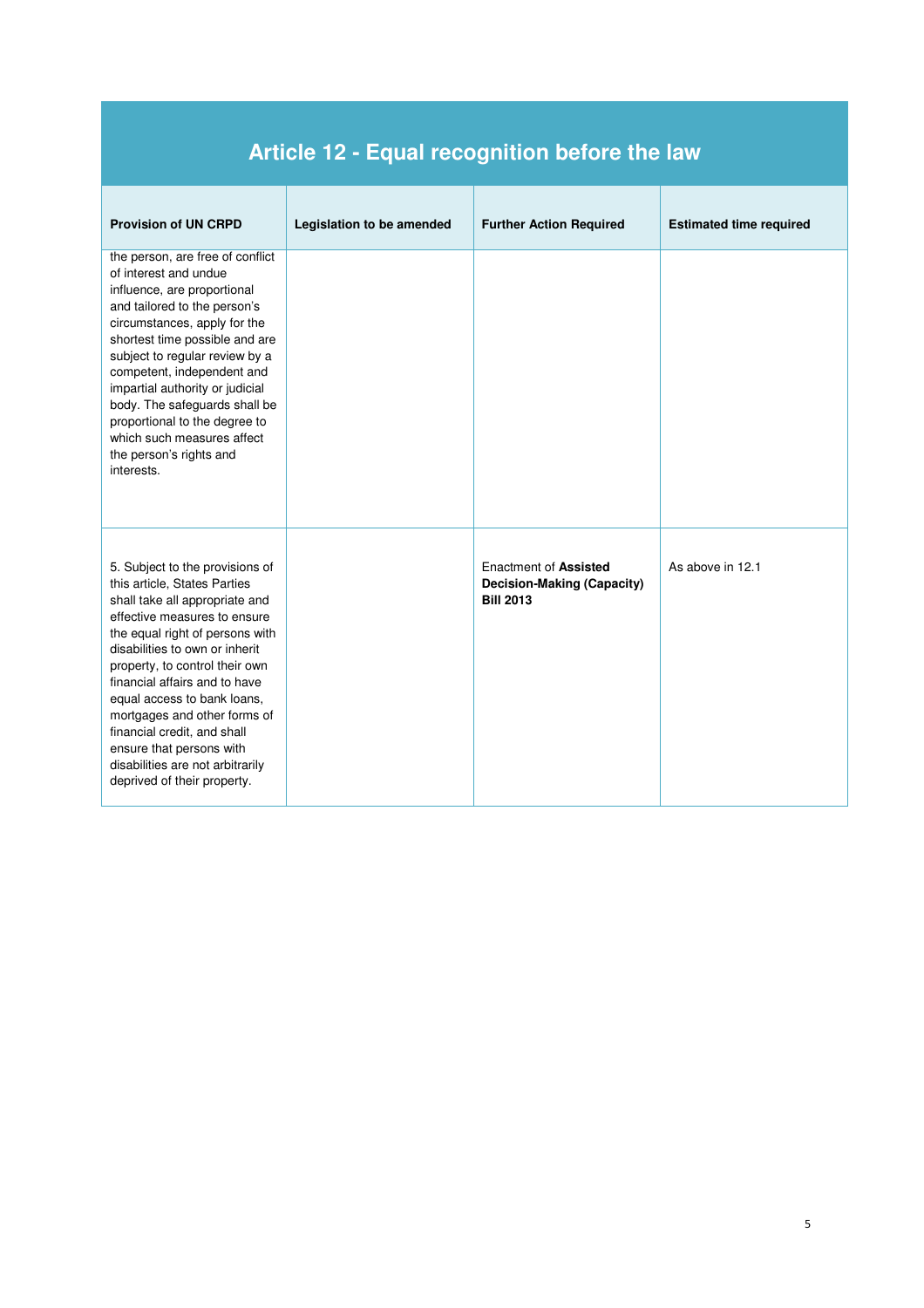| <b>Article 13 - Access to Justice</b>                                                                                                                                                                                                                                                                                                                                                                                                                         |                           |                                                                                                                                                                                                                                                                                   |                                      |  |
|---------------------------------------------------------------------------------------------------------------------------------------------------------------------------------------------------------------------------------------------------------------------------------------------------------------------------------------------------------------------------------------------------------------------------------------------------------------|---------------------------|-----------------------------------------------------------------------------------------------------------------------------------------------------------------------------------------------------------------------------------------------------------------------------------|--------------------------------------|--|
| <b>Provision of UN CRPD</b>                                                                                                                                                                                                                                                                                                                                                                                                                                   | Legislation to be amended | <b>Further Action Required</b>                                                                                                                                                                                                                                                    | <b>Estimated time required</b>       |  |
| Article 13<br>1. States Parties shall ensure<br>effective access to justice<br>for persons with disabilities<br>on an equal basis with<br>others, including through<br>the provision of procedural<br>and age-appropriate<br>accommodations, in order<br>to facilitate their effective<br>role as direct and indirect<br>participants, including as<br>witnesses, in all legal<br>proceedings, including at<br>investigative and other<br>preliminary stages. |                           | Amend Schedule 1, Part 1 of<br>Juries Act 1976 to provide for<br>presumption of capacity and<br>change definitions, which will<br>be included in the Assisted<br>Decision-Making (Capacity)<br><b>Bill 2013</b><br><b>Enact Assisted Decision-</b><br>Making (Capacity) Bill 2013 | ×<br>Enacted by end-2015<br>As above |  |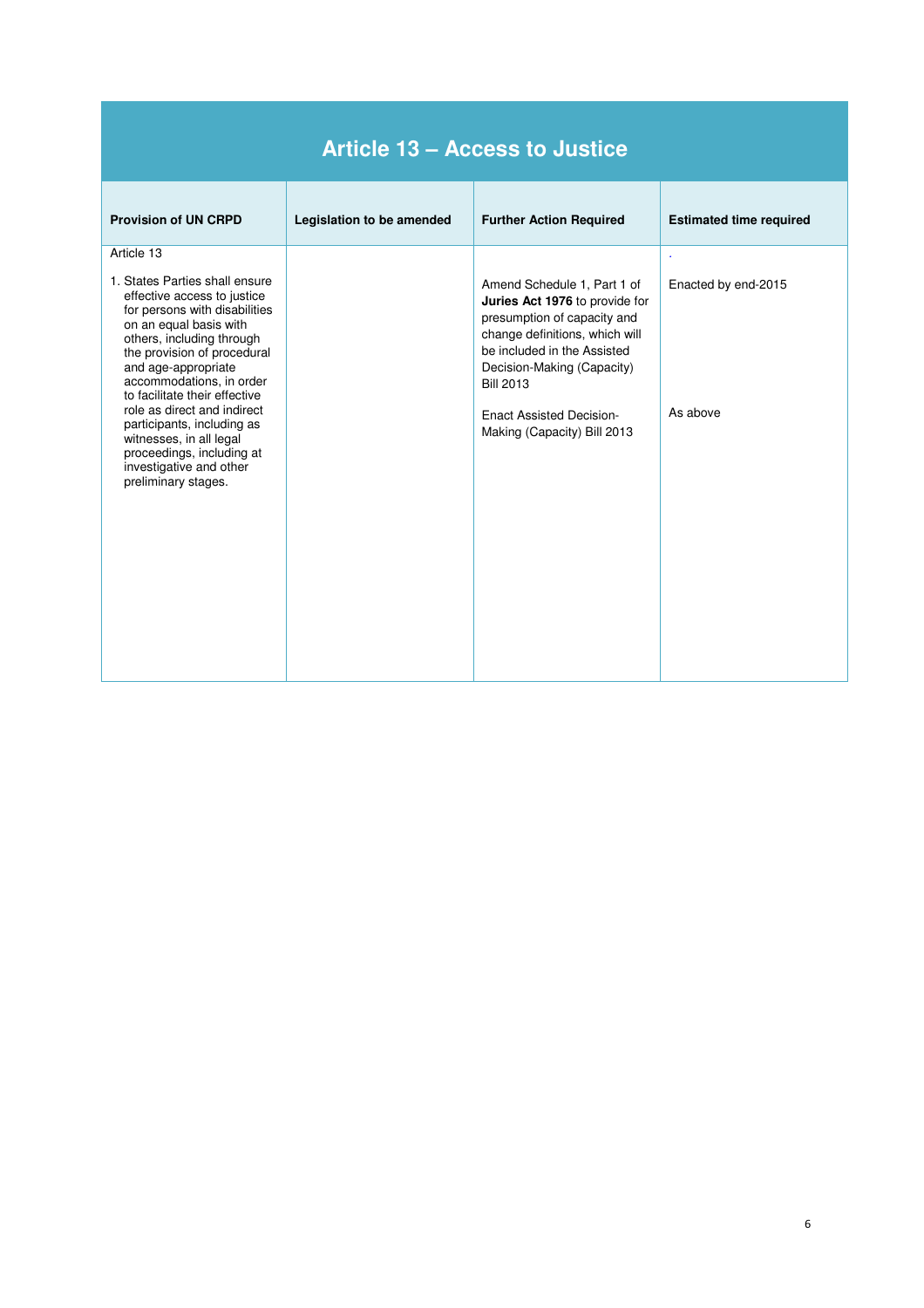| Article 14 - Liberty and security of the person                                                                             |                               |                                                                                                                                                                                                                                                                                                                                                                                        |                                                                                                                                                                                                                                                  |  |
|-----------------------------------------------------------------------------------------------------------------------------|-------------------------------|----------------------------------------------------------------------------------------------------------------------------------------------------------------------------------------------------------------------------------------------------------------------------------------------------------------------------------------------------------------------------------------|--------------------------------------------------------------------------------------------------------------------------------------------------------------------------------------------------------------------------------------------------|--|
| <b>Provision of UN CRPD</b>                                                                                                 | Legislation to be amended     | <b>Further Action Required</b>                                                                                                                                                                                                                                                                                                                                                         | <b>Estimated time required</b>                                                                                                                                                                                                                   |  |
| Article 14<br>1. States Parties shall ensure<br>that persons with disabilities.<br>on an equal basis with others:           |                               |                                                                                                                                                                                                                                                                                                                                                                                        |                                                                                                                                                                                                                                                  |  |
| Are not deprived of<br>a)<br>their liberty<br>unlawfully or<br>arbitrarily, and that<br>any deprivation of<br>liberty is in | <b>Mental Health Act 2001</b> | Amendment of <b>Mental Health</b><br>Act 2001                                                                                                                                                                                                                                                                                                                                          | It is expected that an<br>amending Mental Health Bill<br>will be published in 2016.                                                                                                                                                              |  |
| conformity with the<br>law, and that the<br>existence of a<br>disability shall in no<br>case justify a<br>deprivation of    |                               | Enactment of <b>Assisted</b><br><b>Decision-Making Capacity</b><br><b>Bill 2013</b>                                                                                                                                                                                                                                                                                                    | Enacted by end-2015                                                                                                                                                                                                                              |  |
| liberty.                                                                                                                    |                               | Provisions on involuntary<br>detention: need for a<br>declaration with regard to<br>involuntary detention, along<br>lines of Australia and Norway                                                                                                                                                                                                                                      |                                                                                                                                                                                                                                                  |  |
|                                                                                                                             |                               | Clarity on issue of nursing<br>homes and care homes for<br>people with intellectual<br>disabilities. The Department of<br>Health is considering the issue<br>further and will seek further<br>legal advice. The Department<br>of Justice and Equality is open<br>to taking the necessary<br>amendments forward as part<br>of the Equality/Disability<br>Miscellaneous Provisions Bill. | Subject to legal advice, the<br>Departments of Health and<br>Justice and Equality will<br>cooperate to include any<br>required legislative provisions<br>in the Equality/Disability<br>(Miscellaneous Provisions) Bill<br>for enactment in 2016. |  |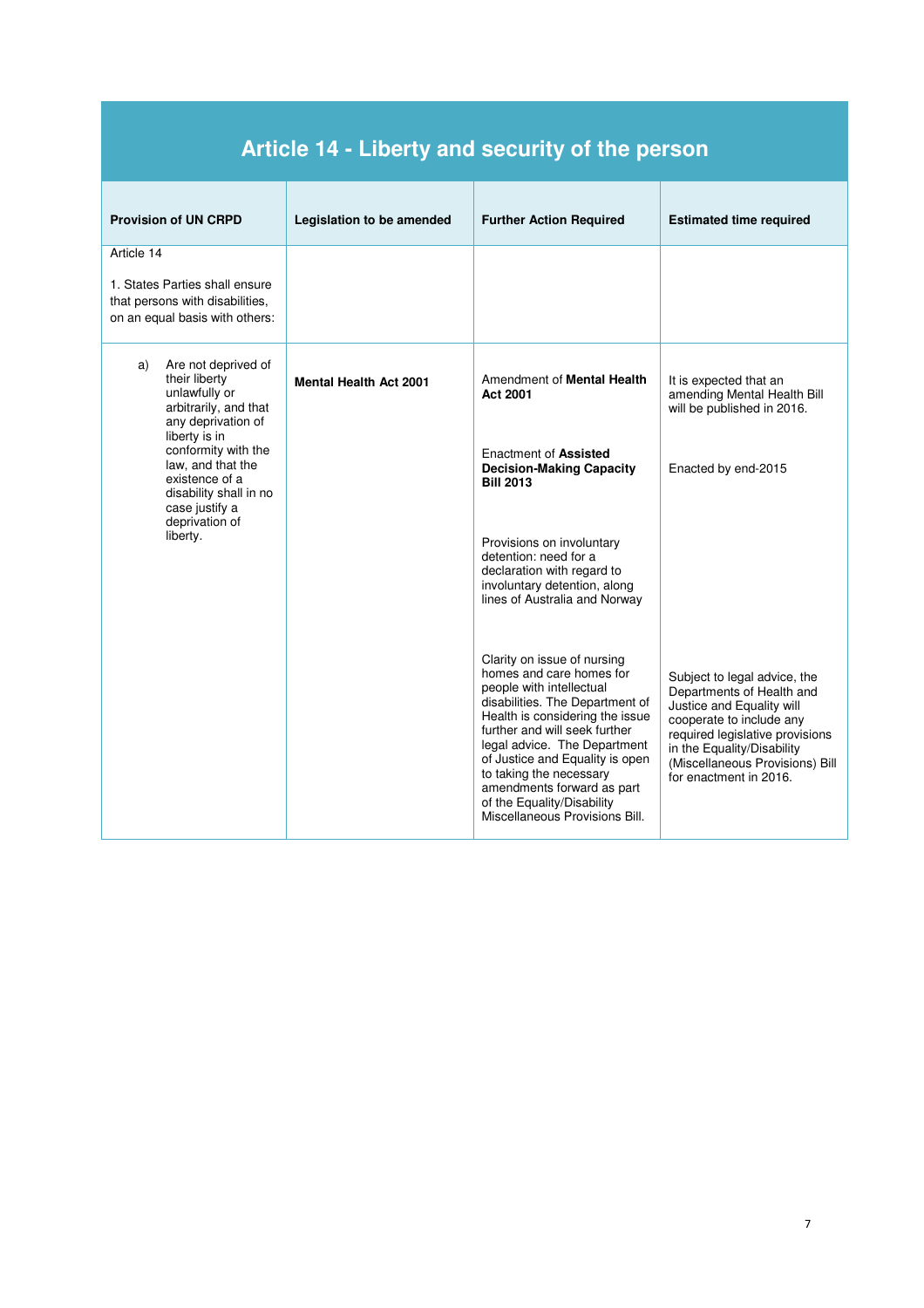#### **Article 15 - Freedom from torture or cruel, inhuman or degrading treatment or punishment**

| <b>Provision of UN CRPD</b>                                                                                                                                                                                                                              | Legislation to be amended                                                         | <b>Further Action Required</b>                                                                                                                                                                    | <b>Estimated time required</b>        |
|----------------------------------------------------------------------------------------------------------------------------------------------------------------------------------------------------------------------------------------------------------|-----------------------------------------------------------------------------------|---------------------------------------------------------------------------------------------------------------------------------------------------------------------------------------------------|---------------------------------------|
| Article 15<br>1. No one shall be subjected<br>to torture or to cruel, inhuman<br>or degrading treatment or<br>punishment. In particular, no<br>one shall be subjected without<br>his or her free consent to<br>medical or scientific<br>experimentation. | Mental Health Act 2001, by<br>means of the Mental Health<br>(Amendment) Bill 2008 | Action required on<br>administration of ECT.<br>When enacted, the <b>Mental</b><br><b>Health (Amendment) Bill</b><br>2008 will make immediate<br>changes to the <b>Mental</b><br>Health Act 2001. | Enactment is expected by<br>end-2015. |

| <b>Article 23 - Respect for home and the family</b> |  |  |
|-----------------------------------------------------|--|--|
|                                                     |  |  |

| <b>Provision of UN CRPD</b>                                                                                                                                                                                                                                                                         | Legislation to be amended                                                | <b>Further Action Required</b>          | <b>Estimated time required</b>          |
|-----------------------------------------------------------------------------------------------------------------------------------------------------------------------------------------------------------------------------------------------------------------------------------------------------|--------------------------------------------------------------------------|-----------------------------------------|-----------------------------------------|
| Article 23<br>1. States Parties shall take<br>effective and appropriate<br>measures to eliminate<br>discrimination against persons<br>with disabilities in all matters<br>relating to marriage, family,<br>parenthood and relationships,<br>on an equal basis with others,<br>so as to ensure that: |                                                                          |                                         |                                         |
| The right of all<br>a)<br>persons with<br>disabilities who are<br>of marriageable age<br>to marry and to<br>found a family on<br>the basis of free<br>and full consent of<br>the intending<br>spouses is<br>recognized;                                                                             | Article 5 of the Criminal Law<br>(Sexual Offences) Act 1993 <sup>3</sup> | Progress Sexual Offences<br><b>Bill</b> | Enactment is expected in early<br>2016. |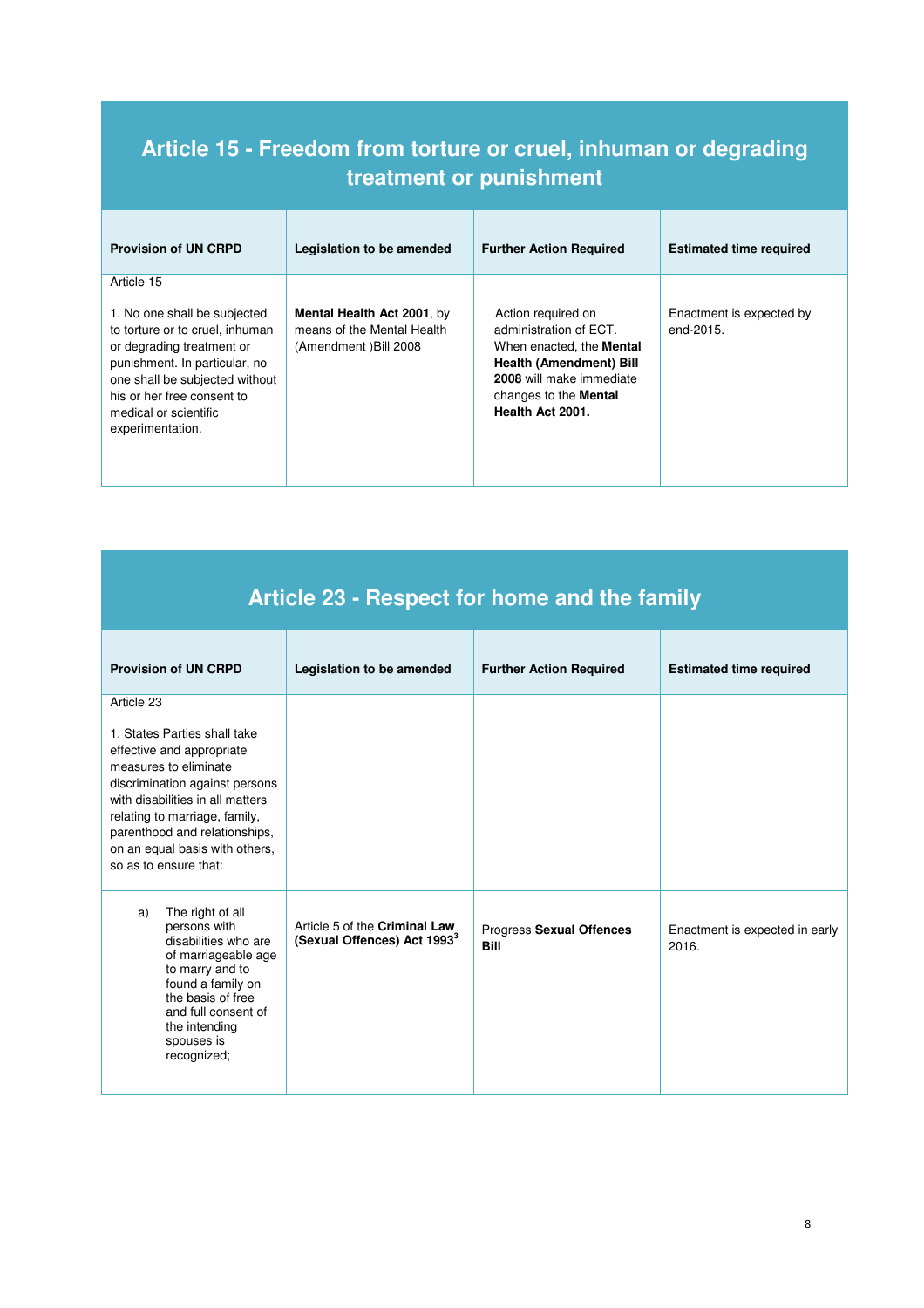| <b>Article 27 - Work and employment</b>                                                                                                                                                                                                                                                                                                                                                                                                                                                                                                                                                                                                 |                           |                                                      |                                |  |
|-----------------------------------------------------------------------------------------------------------------------------------------------------------------------------------------------------------------------------------------------------------------------------------------------------------------------------------------------------------------------------------------------------------------------------------------------------------------------------------------------------------------------------------------------------------------------------------------------------------------------------------------|---------------------------|------------------------------------------------------|--------------------------------|--|
| <b>Provision of UN CRPD</b>                                                                                                                                                                                                                                                                                                                                                                                                                                                                                                                                                                                                             | Legislation to be amended | <b>Further Action Required</b>                       | <b>Estimated time required</b> |  |
| Article 27<br>1. States Parties recognize<br>the right of persons with<br>disabilities to work, on an<br>equal basis with others; this<br>includes the right to the<br>opportunity to gain a living by<br>work freely chosen or<br>accepted in a labour market<br>and work environment that is<br>open, inclusive and<br>accessible to persons with<br>disabilities. States Parties<br>shall safeguard and promote<br>the realization of the right to<br>work, including for those who<br>acquire a disability during the<br>course of employment, by<br>taking appropriate steps,<br>including through legislation,<br>to, inter alia: |                           |                                                      |                                |  |
| Prohibit discrimination<br>a)<br>on the basis of disability<br>with regard to all<br>matters concerning all<br>forms of employment,<br>including conditions of<br>recruitment, hiring and<br>employment,<br>continuance of<br>employment, career<br>advancement and safe<br>and healthy working<br>conditions;                                                                                                                                                                                                                                                                                                                          |                           | Reservation to be put forward<br>as per legal advice |                                |  |
| Protect the rights of<br>b)<br>persons with disabilities,<br>on an equal basis with<br>others, to just and<br>favourable conditions of<br>work, including equal<br>opportunities and equal<br>remuneration for work<br>of equal value, safe and<br>healthy working<br>conditions, including<br>protection from<br>harassment, and the<br>redress of grievances;                                                                                                                                                                                                                                                                         |                           | See above at (a)                                     |                                |  |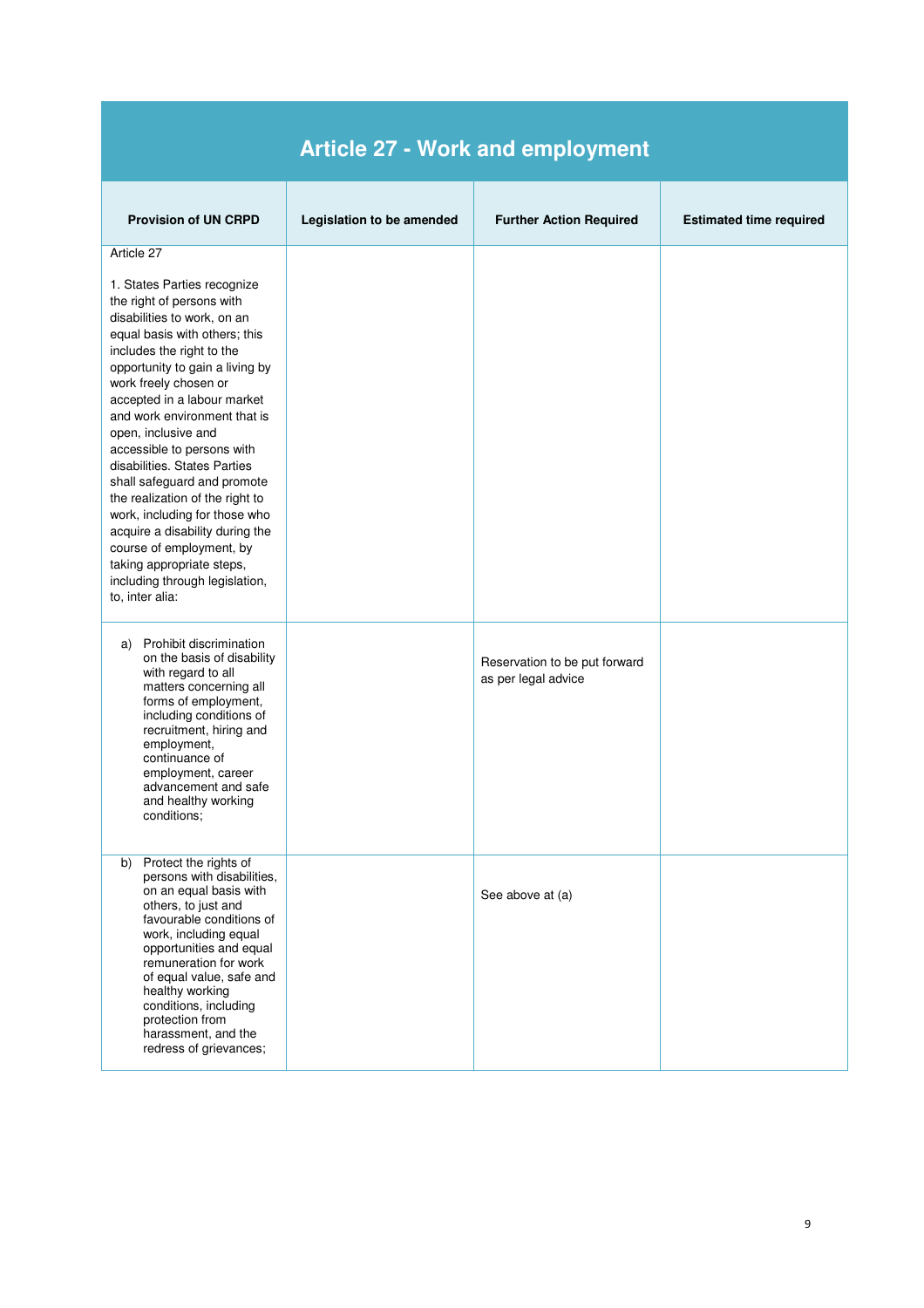| <b>Article 29 - Participation in political and public life</b>                                                                                                                                                                                                                                                                                                                                                                                                                                                                                                                                                                                                                                                                         |                                                                                                                                                                                 |                                                                                                                                                                                                                                                                                                                        |                                                                                                                                                                                                                                                                                                                                                |  |
|----------------------------------------------------------------------------------------------------------------------------------------------------------------------------------------------------------------------------------------------------------------------------------------------------------------------------------------------------------------------------------------------------------------------------------------------------------------------------------------------------------------------------------------------------------------------------------------------------------------------------------------------------------------------------------------------------------------------------------------|---------------------------------------------------------------------------------------------------------------------------------------------------------------------------------|------------------------------------------------------------------------------------------------------------------------------------------------------------------------------------------------------------------------------------------------------------------------------------------------------------------------|------------------------------------------------------------------------------------------------------------------------------------------------------------------------------------------------------------------------------------------------------------------------------------------------------------------------------------------------|--|
| <b>Provision of UN CRPD</b>                                                                                                                                                                                                                                                                                                                                                                                                                                                                                                                                                                                                                                                                                                            | Legislation to be amended                                                                                                                                                       | <b>Further Action Required</b>                                                                                                                                                                                                                                                                                         | <b>Estimated time required</b>                                                                                                                                                                                                                                                                                                                 |  |
| Article 29<br>States Parties shall guarantee<br>to persons with disabilities<br>political rights and the<br>opportunity to enjoy them on<br>an equal basis with others,<br>and shall undertake to:                                                                                                                                                                                                                                                                                                                                                                                                                                                                                                                                     |                                                                                                                                                                                 |                                                                                                                                                                                                                                                                                                                        |                                                                                                                                                                                                                                                                                                                                                |  |
| Ensure that persons<br>a)<br>with disabilities can<br>effectively and fully<br>participate in political<br>and public life on an<br>equal basis with others,<br>directly or through freely<br>chosen representatives,<br>including the right and<br>opportunity for persons<br>with disabilities to vote<br>and be elected, inter<br>alia, by:                                                                                                                                                                                                                                                                                                                                                                                         | Schedule 1, Part 1 of Juries<br>Act 1976 <sup>4</sup><br>Section 41(i) of the Electoral<br>Act 1992 <sup>5</sup><br>Section 42 of the <b>Electoral</b><br>Act 1992 <sup>6</sup> | Amend Schedule 1, Part 1 of<br>Juries Act 1976 to provide for<br>presumption of capacity and<br>change definitions; to be<br>included in the Assisted<br>Decision-Making (Capacity)<br><b>Bill 2013.</b><br>Amend/repeal Section 41(i) of<br>the Electoral Act 1992.<br>Amend Section 42 of the<br>Electoral Act 1992. | Enactment by end-2015<br>The Department of Justice and<br>Equality will bring forward the<br>necessary amendments, in<br>consultation with the<br>Department of the<br>Environment, Community and<br>Local Government and the<br>Attorney General, in the<br>Equality/Disability<br>(Miscellaneous Provisions)<br>Bill, for enactment in 2016. |  |
| Promote actively an<br>b)<br>environment in which<br>persons with disabilities<br>can effectively and fully<br>participate in the<br>conduct of public affairs,<br>without discrimination<br>and on an equal basis<br>with others, and<br>encourage their<br>participation in public<br>affairs, including:<br>i. Participation in non-<br>governmental<br>organizations and<br>associations<br>concerned with the<br>public and political<br>life of the country,<br>and in the activities<br>and administration<br>of political parties;<br>ii. Forming and joining<br>organizations of<br>persons with<br>disabilities to<br>represent persons<br>with disabilities at<br>international,<br>national, regional<br>and local levels. | Companies Act 2014 <sup>7</sup>                                                                                                                                                 | Amendment to section 188.4<br>(a) and (c) of the <b>Companies</b><br>Act 2014 (reference to<br>"unsound mind")                                                                                                                                                                                                         | Amendment of Companies Act<br>to be undertaken by DJEI in<br>upcoming Accounting Bill<br>2015, enactment of which is<br>intended by end-2015.                                                                                                                                                                                                  |  |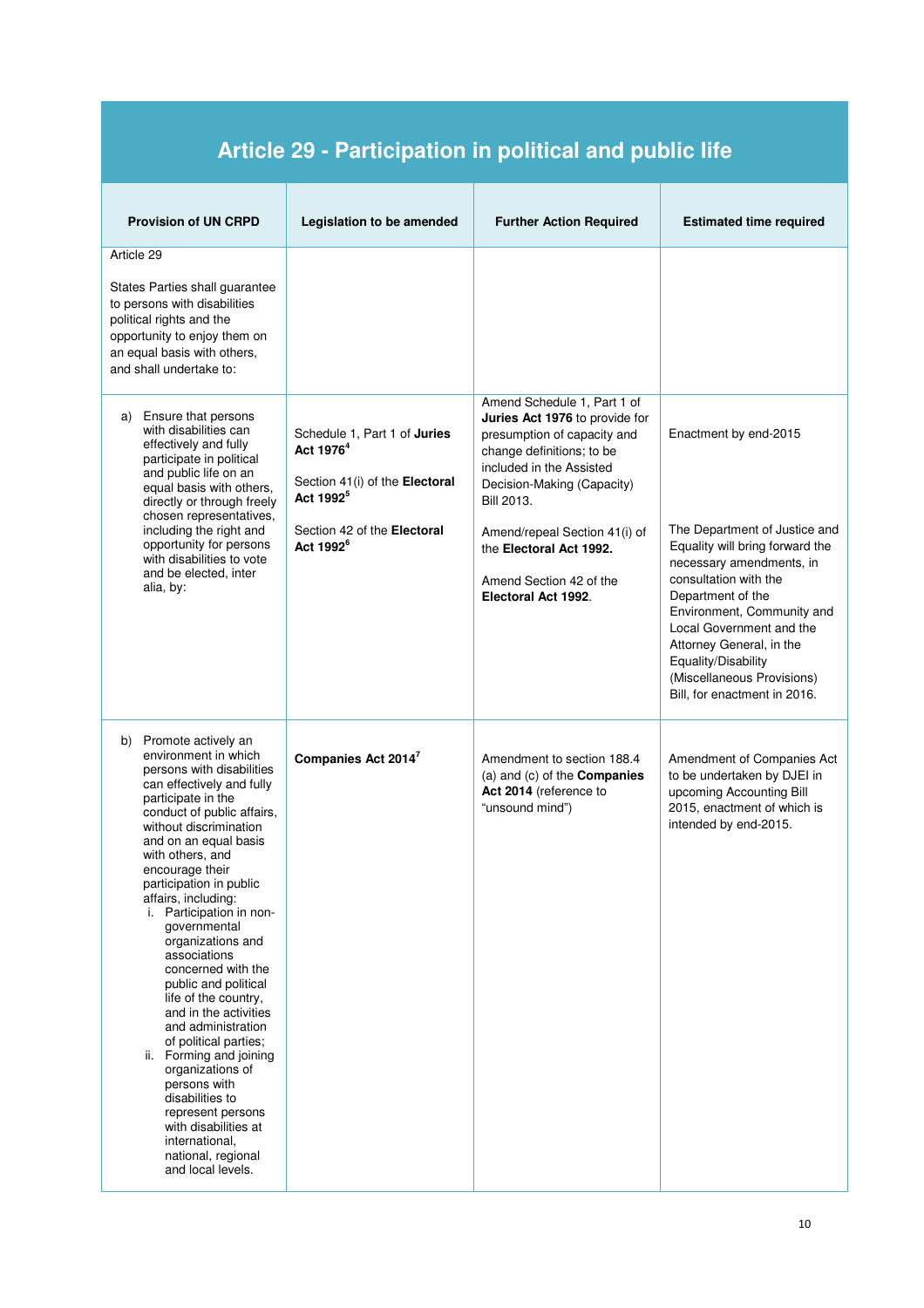## **Article 33 - National implementation and monitoring**

| <b>Provision of UN CRPD</b>                                                                                                                                                                                                                                                                                                                                                                                                                                                                                                                                                                   | Legislation to be amended                                                                                                             | <b>Further Action Required</b>                                                                                                                                                                                                                                                                                                                                                                                                                                                                                                                                                                                                                                                                                                                                                                                                                                                                                          | <b>Estimated time required</b>                                                                                                                                                |
|-----------------------------------------------------------------------------------------------------------------------------------------------------------------------------------------------------------------------------------------------------------------------------------------------------------------------------------------------------------------------------------------------------------------------------------------------------------------------------------------------------------------------------------------------------------------------------------------------|---------------------------------------------------------------------------------------------------------------------------------------|-------------------------------------------------------------------------------------------------------------------------------------------------------------------------------------------------------------------------------------------------------------------------------------------------------------------------------------------------------------------------------------------------------------------------------------------------------------------------------------------------------------------------------------------------------------------------------------------------------------------------------------------------------------------------------------------------------------------------------------------------------------------------------------------------------------------------------------------------------------------------------------------------------------------------|-------------------------------------------------------------------------------------------------------------------------------------------------------------------------------|
| Article 33<br>1. States Parties, in<br>accordance with their system<br>of organization, shall<br>designate one or more focal<br>points within government for<br>matters relating to the<br>implementation of the present<br>Convention, and shall give<br>due consideration to the<br>establishment or designation<br>of a coordination mechanism<br>within government to facilitate<br>related action in different<br>sectors and at different levels.                                                                                                                                       | Legislation will be required for<br>ratification; seek legal advice<br>as to whether focal point<br>needs to be designated by<br>law. | Equality Division in the<br>Department of Justice and<br>Equality to be designated as<br>the focal point.                                                                                                                                                                                                                                                                                                                                                                                                                                                                                                                                                                                                                                                                                                                                                                                                               | Already in place at an<br>administrative level.                                                                                                                               |
| 2. States Parties shall, in<br>accordance with their legal<br>and administrative systems,<br>maintain, strengthen,<br>designate or establish within<br>the State Party, a framework,<br>including one or more<br>independent mechanisms, as<br>appropriate, to promote,<br>protect and monitor<br>implementation of the present<br>Convention. When<br>designating or establishing<br>such a mechanism, States<br>Parties shall take into account<br>the principles relating to the<br>status and functioning of<br>national institutions for<br>protection and promotion of<br>human rights. |                                                                                                                                       | The monitoring framework<br>proposed would comprise:<br>• The Irish Human Rights<br>and Equality Commission<br>as the Independent<br>Mechanism with the<br>function to protect,<br>promote and monitor<br>implementation of the<br>Convention, and to submit<br>periodic independent<br>reports to the UN. As<br>Ireland's National Human<br>Rights Institution (NHRI),<br>IHREC fully meets the<br>standard of independence<br>in accordance with the<br>Paris Principles <sup>8</sup> .<br>• The National Disability<br>Authority, with the function<br>to prepare independent<br>assessments of progress,<br>including compilation of<br>statistical information,<br>which would inform the<br>periodic independent<br>reports of the Irish Human<br><b>Rights and Equality</b><br>Commission<br>Provision will be made in the<br>amending legislation for formal<br>consultation with all relevant<br>stakeholders. | Further consultations in 2016.<br>Legislative provisions to be<br>included as necessary in<br>Equality/Disability<br>Miscellaneous Provisions Bill,<br>for enactment in 2016. |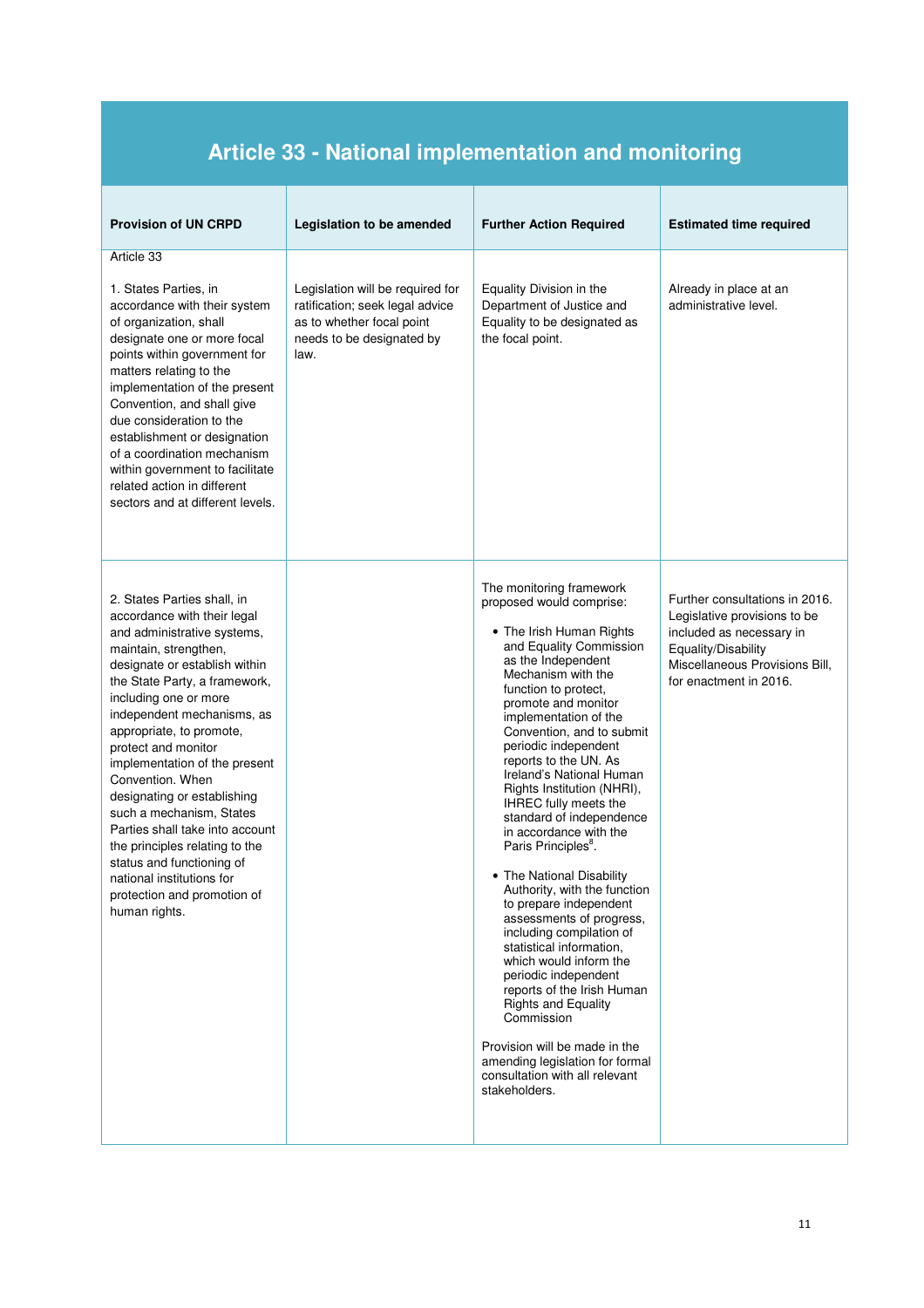## **Article 33 - National implementation and monitoring**

| <b>Provision of UN CRPD</b>                                                                                                                                                         | Legislation to be amended | <b>Further Action Required</b>                                                                                                                                                                                                                                                                                                                                                                                                                                                                                                                                                                                                                                                                                                                                                                                                                                                                                                                                                                                                                                                                                                                                                                                                                                 | <b>Estimated time required</b>                                                                                                                                                 |
|-------------------------------------------------------------------------------------------------------------------------------------------------------------------------------------|---------------------------|----------------------------------------------------------------------------------------------------------------------------------------------------------------------------------------------------------------------------------------------------------------------------------------------------------------------------------------------------------------------------------------------------------------------------------------------------------------------------------------------------------------------------------------------------------------------------------------------------------------------------------------------------------------------------------------------------------------------------------------------------------------------------------------------------------------------------------------------------------------------------------------------------------------------------------------------------------------------------------------------------------------------------------------------------------------------------------------------------------------------------------------------------------------------------------------------------------------------------------------------------------------|--------------------------------------------------------------------------------------------------------------------------------------------------------------------------------|
| 3. Civil society, in particular<br>persons with disabilities and<br>their representative<br>organizations, shall be<br>involved and participate fully<br>in the monitoring process. |                           | We envisage an active role for<br>civil society and stakeholders<br>in the monitoring process.<br><b>IHREC</b> is specifically<br>mandated in section 18 of the<br>Irish Human Rights and<br>Equality Commission Act 2014<br>to establish Advisory<br>Committees and other<br>methods of consultation with<br>relevant agencies and with<br>NGOs and other civil society<br>interests.<br>The Department of Justice and<br>Equality also consults with the<br>Disability Stakeholders Group.<br>The group comprises both<br>disability service users and<br>disability service providers,<br>and was set up to participate<br>in monitoring and oversight of<br>the National Disability<br>Inclusion Strategy.<br>In addition, the NDA can<br>advise on effective ways to<br>consult with people with<br>disabilities and if so requested,<br>could also undertake<br>consultation with people with<br>disabilities to inform the<br>reporting and monitoring<br>process.<br>Taken together, these<br>mechanisms provide a good<br>basis for civil society to fully<br>participate in the monitoring<br>process, and consultation on<br>the precise form of such<br>involvement will continue. The<br>Minister will bring final<br>proposals in that regard to | Further consultations in 2016<br>- legislative provisions to be<br>included as necessary in<br>Equality/Disability<br>Miscellaneous Provisions Bill,<br>for enactment in 2016. |
|                                                                                                                                                                                     |                           | Government when seeking<br>approval for ratification of the<br>General Scheme of the<br>necessary legislation.                                                                                                                                                                                                                                                                                                                                                                                                                                                                                                                                                                                                                                                                                                                                                                                                                                                                                                                                                                                                                                                                                                                                                 |                                                                                                                                                                                |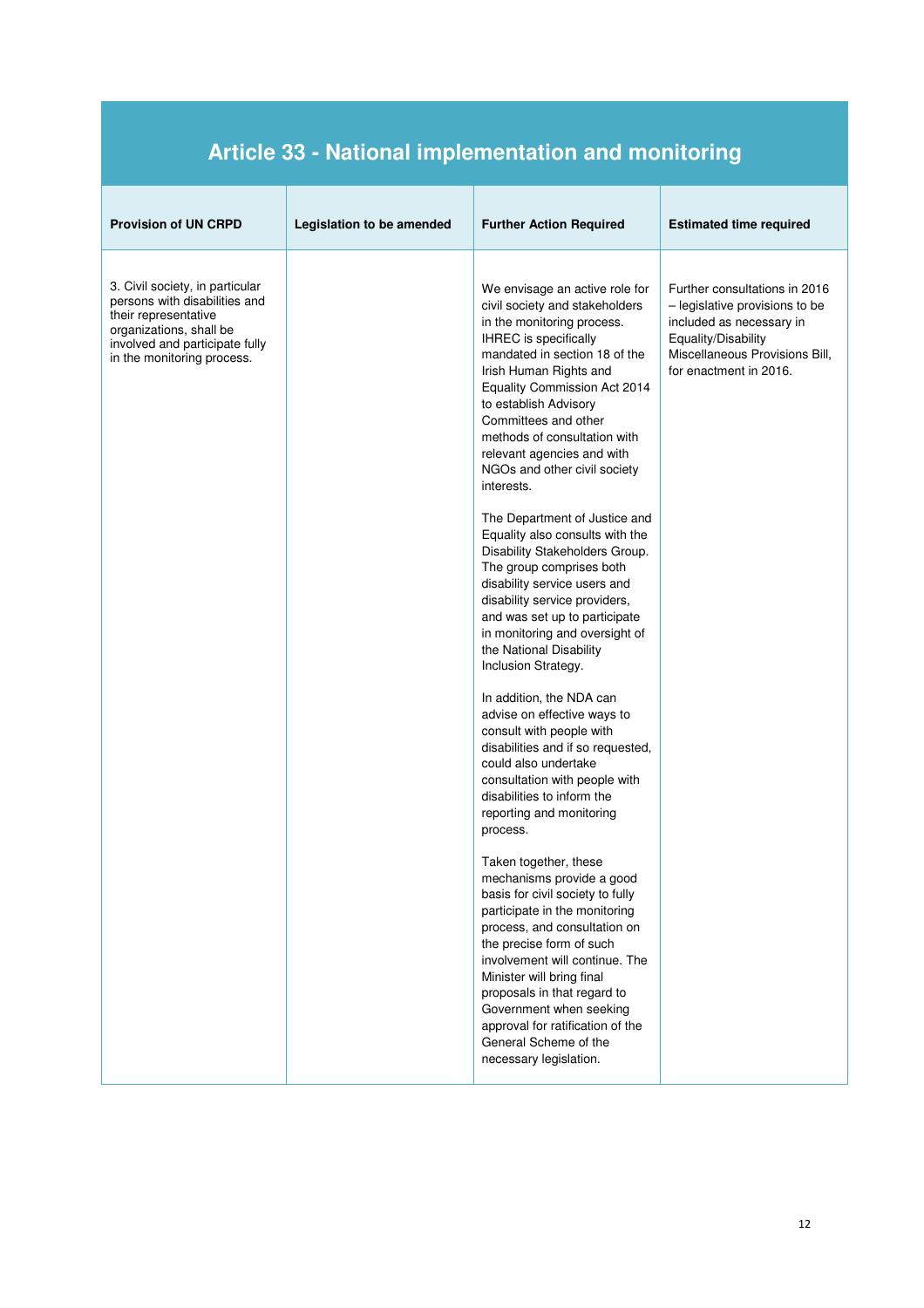# **Optional Protocol to the United Nations Convention on the Rights of Persons with Disabilities (OP-CRPD)**

The Optional Protocol (OP-CRPD) to the Convention on the Rights of Persons with Disabilities (CRPD) provides for individual complaints to be submitted directly to the CRPD Committee by individuals and groups of individuals, or by a third party on behalf of individuals and groups of individuals, alleging that their rights have been violated under the CRPD. Complaints may only be communicated against a State party that has ratified or acceded to the OP and only upon the exhaustion of all available and effective domestic remedies

As of July 2015, OP-CRPD has 92 signatories and 87 state parties. 20 European Union member states have ratified the Optional Protocol: Austria, Belgium, Croatia, Cyprus, Estonia, France, Germany, Greece, Hungary, Italy, Latvia, Lithuania, Luxembourg, Malta, Portugal, Slovakia, Slovenia, Spain, Sweden and the United Kingdom.

Ratification of the Optional Protocol by Ireland would allow the Committee to receive, consider and provide its views and recommendations in relation to alleged violations by Ireland of Convention rights as communicated by persons with disabilities or those acting on their behalf. Ireland has already ratified several Optional Protocols of this type, including OP-ICCPR in 1989, OP-CEDAW in 2000, and most recently, the third Optional Protocol to the Convention on the Rights of the Child in September 2014.

We intend to sign and ratify the Optional Protocol to the Convention on the Rights of Persons with Disabilities at the same time as the Convention itself is being ratified.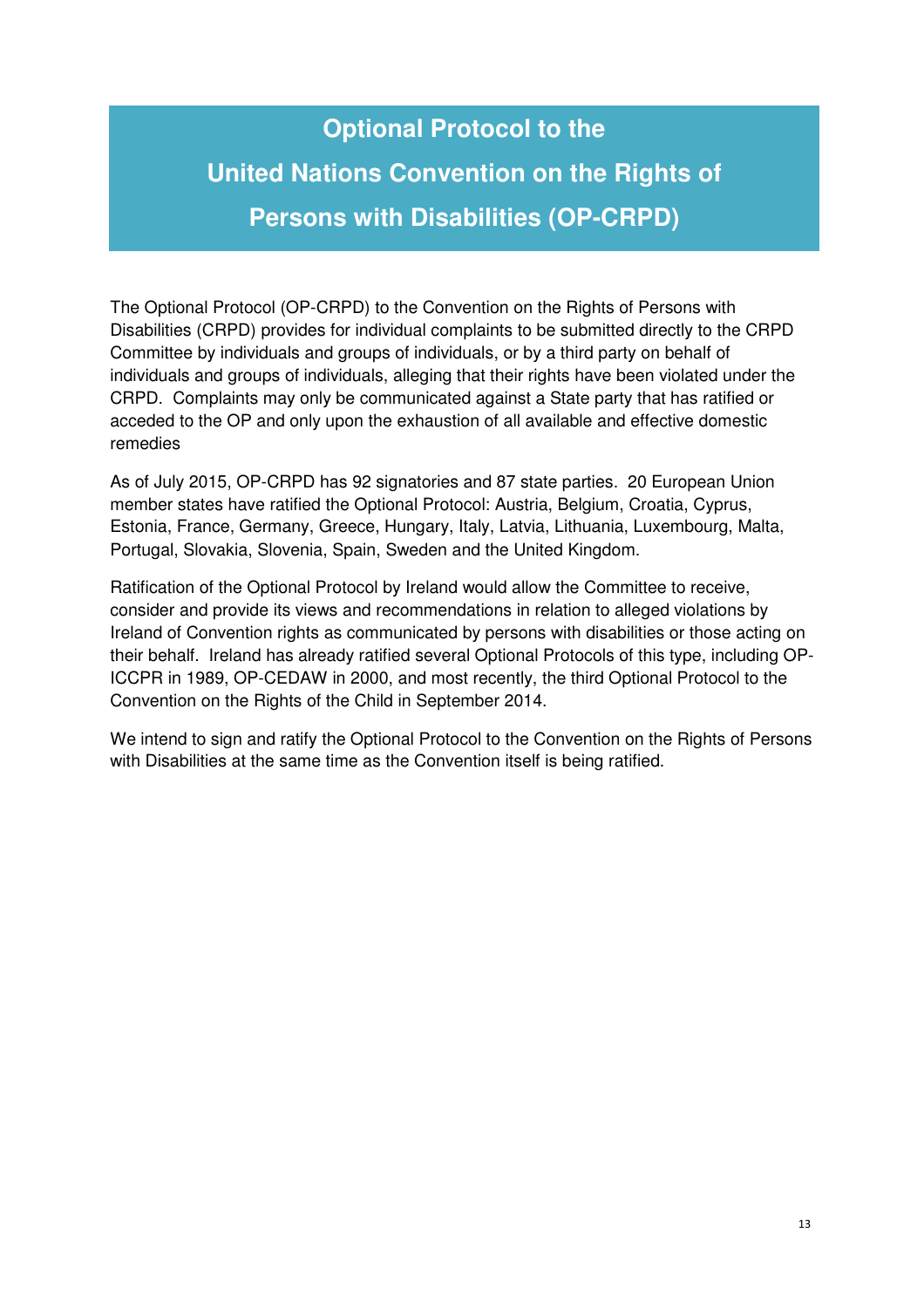#### **References**

l

The EU Employment Equality Directive - which, as EU law, takes precedence over the Constitution - solved the problem insofar as employment is concerned. This leaves the area of provision of goods and services.

The Supreme Court decision hinges on the private property protection provisions of the Constitution. Clearly, these do not arise in relate to provision of public services. We also have legal advice that the State can impose a higher obligation on commercial bodies whose activities are regulated for quality of service, such as banks, insurance companies, telecommunications providers, and so on. We are then left with a range of smaller businesses, such as shops and restaurants. In the case of such service providers we need to find a solution.

<sup>2</sup> In G v District Judge Murphy, the High Court ruled that the section 4 of the Criminal Law (Insanity) Act 2006 contained an unconstitutional lacuna in respect of people with mental disorders. The Criminal Procedure Act 1967 provides that the District Court may, subject to certain conditions, try summarily an indictable offence where it ascertains that the accused wishes to plead guilty and it is satisfied that the accused person "understands the nature of the offence and the facts alleged." The DPP had consented to the defendant being tried summarily before the District Court if he pleaded guilty. However, an issue arose as to the defendant's fitness to plead. The District Court had ruled that it could not try the defendant summarily as there was a question in relation to whether he understood the nature of the offence or the facts alleged. The District Court was thus precluded from determining the issue of the defendant's fitness to be tried under section 4(3)(a) of the Criminal Law (Insanity) Act 2006 and had to send the defendant forward to the Circuit Court. If the Circuit Court determined that the defendant was fit to be tried, it was then required to try him. This meant that the defendant, who by virtue of his lack of decision-making capacity was unable to fulfil the conditions to be tried summarily, would be subject to a harsher sentencing regime.

The High Court found that this amounted to a violation of the right to equality under Article 40.1 of the Constitution. It thus stated:

"It seems plain that, by reason of what would appear to be a mere accidental oversight in the course of statutory drafting, the Oireachtas has inadvertently failed to have proper regard to the rights and interests of those who are either mentally ill or whose mental capacity is in doubt. Specifically, it can be said that the Oireachtas has through this inadvertence failed to provide a mechanism whereby persons charged with indictable offences whose fitness to plead is later established can obtain the benefit of a guilty plea before the District Court. This is … in stark contrast to the position of an accused person whose mental capacity is not in doubt and who is thereby not impeded from availing of this option."

<sup>&</sup>lt;sup>i</sup> The Supreme Court decided in an Article 26 referral in 1996 that it is unconstitutional to impose an obligation on employers to provide reasonable accommodation to people with disabilities where the cost exceeds a nominal cost. The UN CRPD requires a higher standard, that of disproportionate cost. Even if it is difficult to quantify in cash terms in an abstract way what the difference would be in real life situations, this Constitutional impediment needs to be solved before we can ratify.

 $^3$  Section 5 of the Criminal Law (Sexual Offences) Act 1993 needs to be replaced. Work on this is underway. On 16 September 2015, the Government approved the Criminal Law (Sexual Offences) Bill for publication. The Bill includes wide ranging provisions to enhance the protection of children and vulnerable persons from sexual abuse and exploitation. Amendments to replace section 5 of the 1993 Act are being prepared and will be brought forward at a later stage.